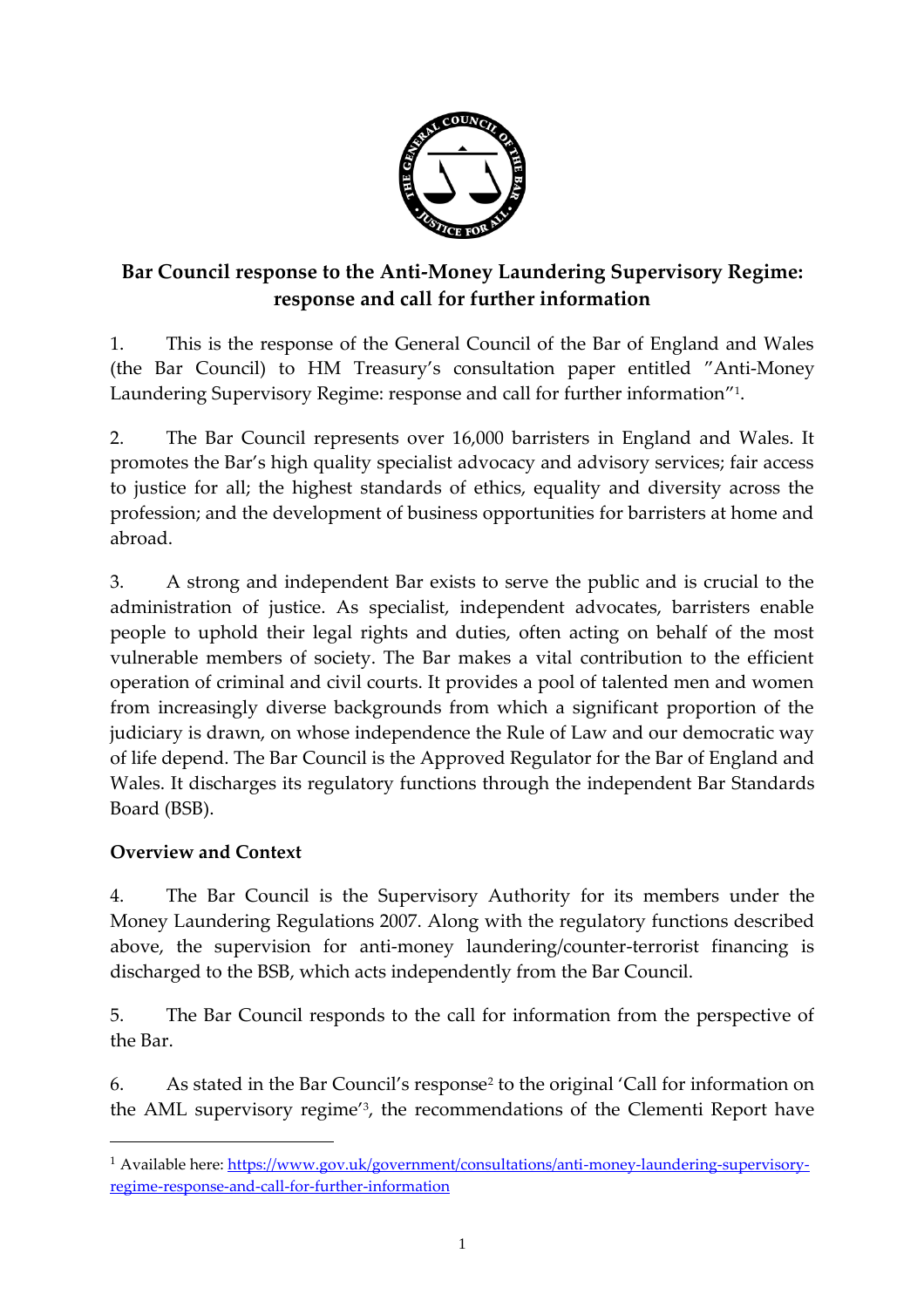already been given effect to in relation to the legal profession by virtue of the Legal Services Act 2007. As a result, the regulatory and supervisory functions of the Bar Council have been delegated to the Bar Standards Board ("the BSB"), which acts independently from the Bar Council. The BSB discharges this function according to its Enforcement Strategy which it applies in conjunction with a Supervision Strategy, both of which are underpinned by detailed provisions in Part 5 of the BSB Handbook. Therefore, the anti-money laundering/counter-terrorist financing (AML/CTF) supervision of the Bar, and the task of monitoring its compliance with its AML/CTF obligations, operates without the risk of the type of conflict of interest that could threaten the effectiveness of that AML/CTF supervision.

7. The majority of self-employed barristers do not undertake work that falls within the scope of regulated business for independent legal professionals as defined by regulation 3(9) of the Money Laundering Regulations 2007 – an important contextual factor when considering the operation, effectiveness and future of AML/CTF supervision for the legal sector.

8. The work of barristers generally consists of advising on and conducting contentious litigation which falls outside of the AML 'regulated sector'. Unlike other legal professionals, self-employed barristers rarely become involved directly in any transactional work and they are not permitted to receive, control or handle client money. Barristers do not, and are not entitled to, administer client accounts. They are only entitled to be paid for their services.

9. Like self-employed barristers, the very small number of BSB regulated entities<sup>4</sup> are not permitted to handle client money. A few barristers in some specialist fields are involved in non-litigation work that might fall within the 'regulated sector' (e.g. tax barristers and chancery barristers involved in advising on trust documentation), but they are generally instructed by other professionals (usually solicitors) who will deal with the lay client and who will therefore be better placed to deal with AML/CTF issues and should already have addressed them.

10. As the BSB's approach to supervision is strictly risk based, where a greater risk is identified, the BSB has more stringent statutory powers under the Legal Services Act 2007 to manage it. In all fields, the BSB's rules, and its supervision and

 $\overline{a}$ 

<sup>4</sup> As of 20 May 2016 there are 49 BSB regulated entities. (BSB register of entities, available here: https://www.barstandardsboard.org.uk/regulatory-requirements/for-prospective-entities/).

<sup>2</sup> Available here:

[http://www.barcouncil.org.uk/media/471856/bar\\_council\\_response\\_to\\_the\\_hm\\_treasury\\_s\\_call\\_for\\_in](http://www.barcouncil.org.uk/media/471856/bar_council_response_to_the_hm_treasury_s_call_for_information_on_aml_supervisory_regime.pdf) formation on aml supervisory regime.pdf

<sup>&</sup>lt;sup>3</sup> Available here[: https://www.gov.uk/government/consultations/call-for-information-anti-money](https://www.gov.uk/government/consultations/call-for-information-anti-money-laundering-supervisory-regime)[laundering-supervisory-regime](https://www.gov.uk/government/consultations/call-for-information-anti-money-laundering-supervisory-regime)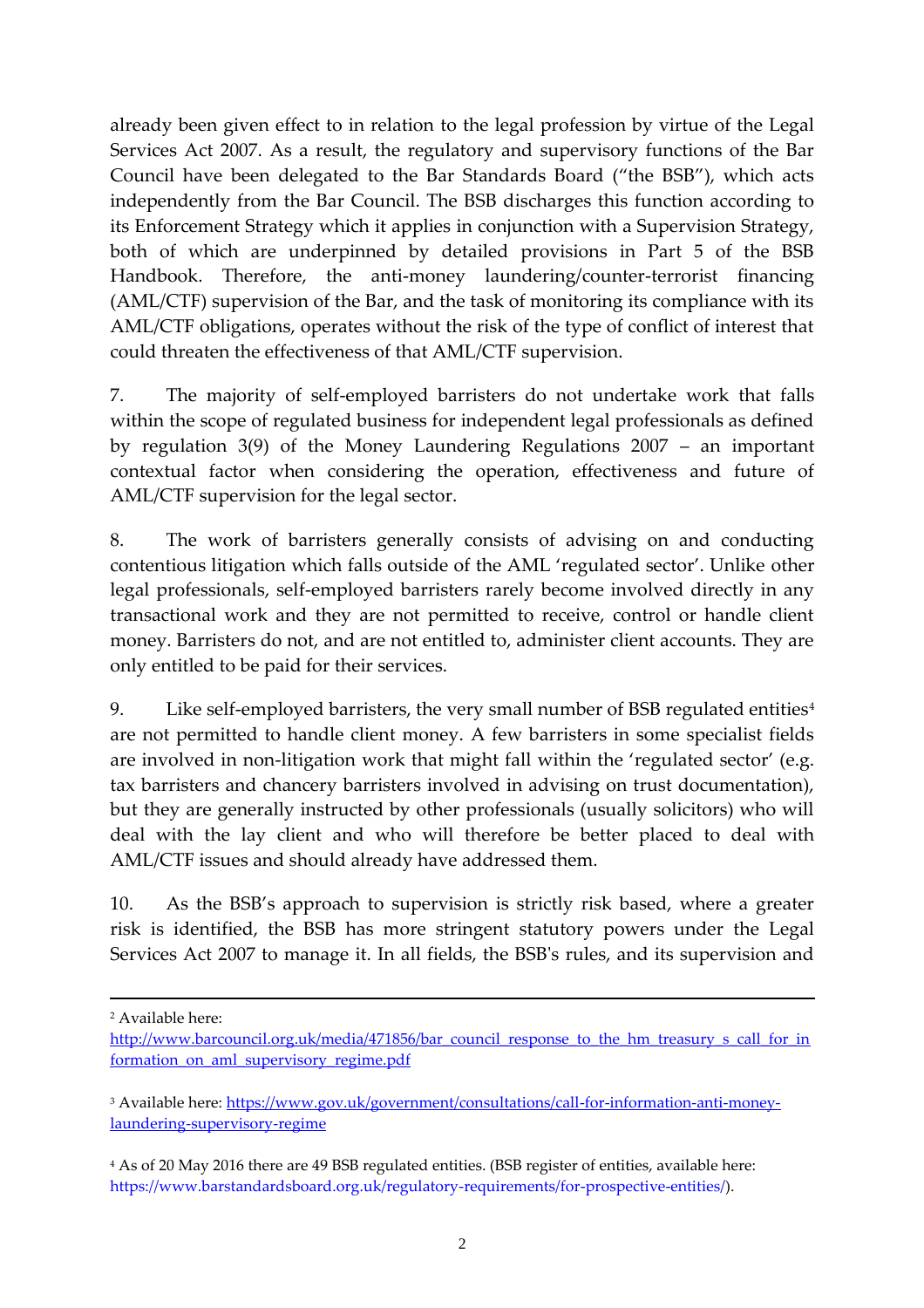enforcement strategies, are well able to address the money laundering/terrorist financing (ML/TF) risks involved in the practice of barristers in a proportionate and effective manner. Any consideration of the nature or degree of oversight of the BSB's AML/CTF supervisory role should bear this in mind.

### **Question 1: Are [the proposed] powers to monitor supervisors' activities and penalise poor practice sufficient? If more powers should be added, which powers might be?**

11. The proposed powers are sufficient.

12. The Bar Council sees value in the Office for Professional Body AML Supervision (OPBAS) being an overarching observer that maintains a strategic view of the entire AML/CFT landscape and assesses the inherent ML/TF risks as they affect the professions. It should be ready and able to assist the supervisors in facilitating the professions to recognise and address those risks. OPBAS should also operate as a means to facilitate communications between professional body supervisors and assist them in having a conjoined strategic view of ML/TF risks.

13. The granting of more extensive powers to OPBAS than those set out could lead to a situation where a second line of supervision is created – unjustifiably increasing the regulatory burden upon the professions. Carefully circumscribed powers will help to ensure that oversight of the supervisors remains target of the Office's activity.

14. Powers to monitor, call for information, inspect and require an explanation for steps taken by a supervisor, if proportionately exercised, give OPBAS the powers required to undertake its role without being too intrusive. Coupled with the sanctions of censure and a recommendation of removal, those powers strike the right balance between OPBAS being an effective oversight body and not becoming a second AML/CTF supervisor.

## **Q2: Should the Office's powers to request information or attendance at interviews be extended to supervisors' members as well as supervisors themselves?**

15. No. What is important is that OPBAS oversees the supervisors, not the supervised.

16. From the perspective of practice at the Bar, the current system of supervision operates at an effective level of risk-appropriate scrutiny and insight. A further layer of AML/CTF regulation would be unjustifiable: it would be both unnecessary and unhelpful. The BSB is well-placed to understand the nature of the work performed by the Bar and where any ML/TF risks are likely to arise. It is therefore able to carry out risk-based supervision efficiently without placing an inappropriate burden on individual practitioners in a way that an overarching body like OPBAS could not. It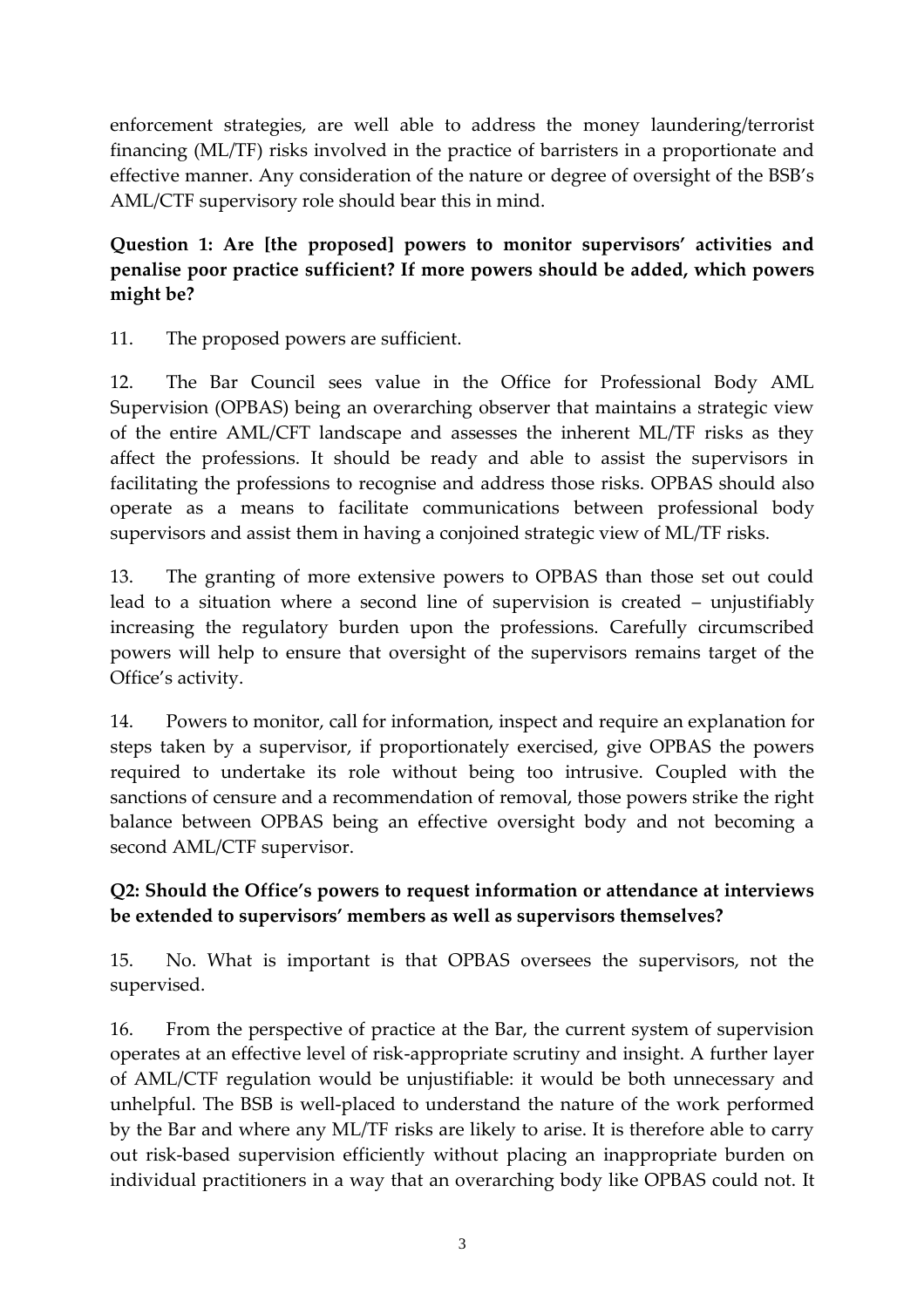would be a regressive step to either replace, or add to BSB supervision with OPBAS supervision.

17. Even if there is a case for a greater level of intervention elsewhere, whether in the legal or other sectors, the nature of the Bar, the existing independent nature of its AML/CTF supervision and barristers' almost uniquely low ML/TF risk profile would point to a different conclusion for the Bar. As stated in HM Treasury's 2011-12 annual supervision report:

"The practical implementation of a risk-based approach to supervision varies depending on the nature and scale of the risks in each sector and this is reflected in the resources invested in supervision and by the specific measures taken to assess compliance. For example, in the legal sector, risks vary based on the work undertaken by different legal professionals. Most of the work undertaken by barristers may fall outside of the regulated sector. As a result, the level of resource applied to supervision of barristers (in terms of education, monitoring and investigation) is less than the resource allocated for the supervision of solicitors and licensed conveyancers who regularly hold and transfer client money and assist clients to enter into arrangements."<sup>5</sup>

18. An alteration, or duplication, of supervision in the legal sector that impacted upon the supervisory role of the BSB would be likely to result in:

18.1 Supervision being carried out by persons with limited understanding of the nature of the work of the Bar and the circumstances in which ML/TF risks arise. Such a regulator would be ill-equipped, without a substantial investment of time and resources, to conduct appropriate risk-based assessments.

18.2 Supervision being carried out by persons who are not aware, as the BSB are, of other regulatory issues and concerns beyond AML/CTF. Without this holistic view of the profession, such persons would not be able to carry out enforcement action effectively, by combining AML/CTF enforcement action with enforcement in other areas.

18.3 The imposition of inappropriate burdens on individuals practising in a profession that generally represents a very low risk in ML/TF terms (in particular in comparison to banks, accountants and solicitors and other involved in transactional work and handling client funds). This would include

 $\overline{a}$ <sup>5</sup> HM Treasury (2013) Anti-Money Laundering and Counter Terrorist Finance Report 2011-12. Available here:

https://www.gov.uk/government/uploads/system/uploads/attachment\_data/file/200643/amlctf\_super vision\_report\_201112.pdf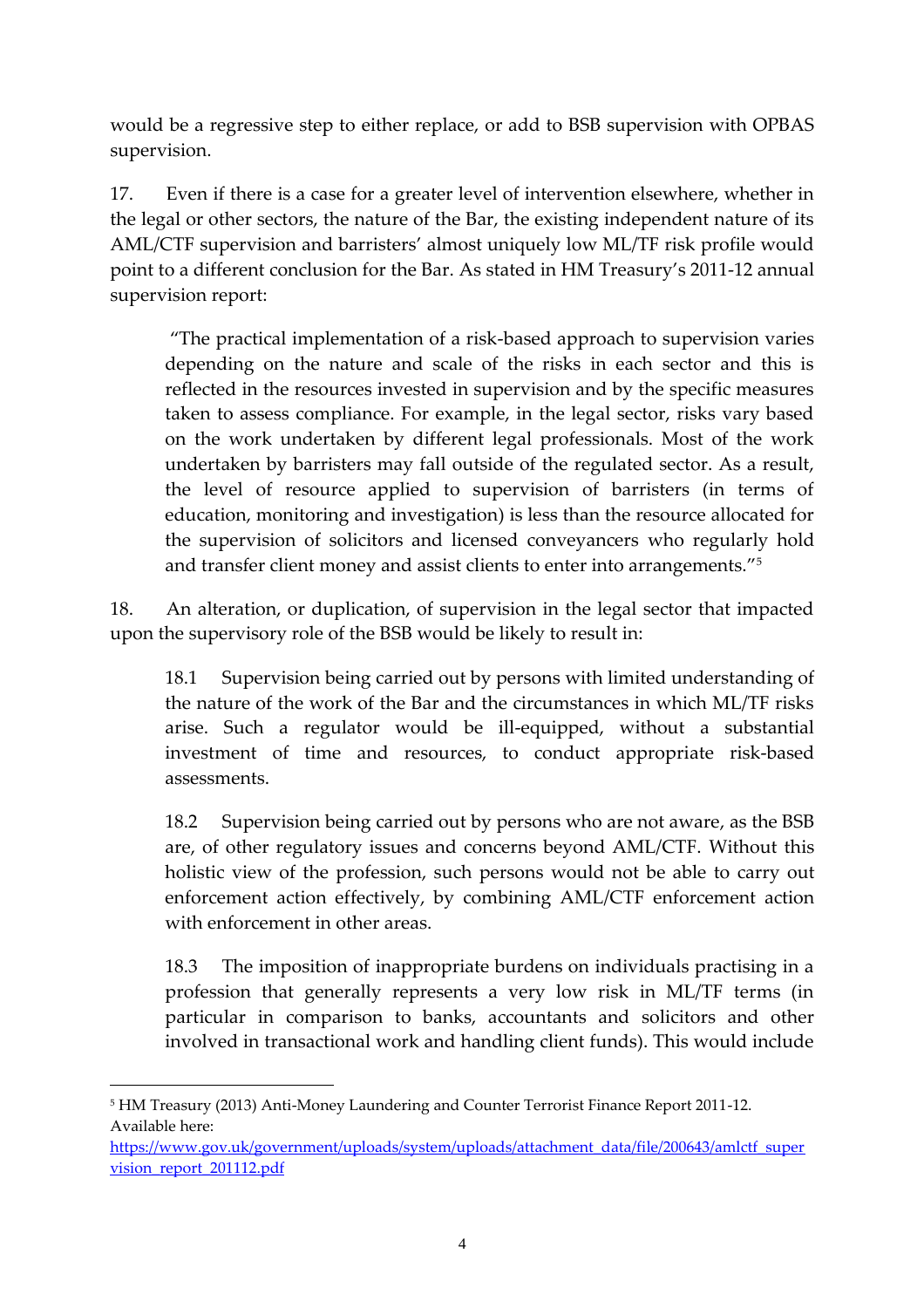the very real risk of the imposition of overlapping supervisory and regulatory regimes – adding rather than reducing bureaucracy, red tape and cost.

19. Given the low ML/TF risk presented by the Bar, some of the more intrusive measures considered (such as an ability to enter premises – which for barristers could include private homes) for the purposes of AML/CTF compliance would be disproportionate to the risk and place an undue burden on individuals (as well as improper interferences with private and family life).

### **Q3: Should the Office report annually on other issues, in addition to its performance against its objectives in that year, priorities for the coming year and expectations around emerging risks? If so, which issues should the Office report on?**

20. In order to limit the funding burden placed upon the supervisory bodies the level of reporting should be kept to a minimum. If the Office is to be given its own chapter in the FCA's annual report, reporting on the purpose for which it has been established: namely, the supervision of supervisory bodies, it is proposed that no further reporting should be required.

### **Q4: The government envisages the Office having representation at the Money Laundering Advisory Committee and the Anti-Money Laundering Supervisors Forum, and engaging with the Accountancy and Legal Affinity Groups. What role could the Office best fulfil in each forum, and are there other fora the Office should attend – if so, which?**

21. A level of OPBAS engagement with the Affinity groups, as well as with the AMLSF, would be useful. The right balance, however, should be struck between maintaining this engagement with supervisory bodies, and resulting operational costs which will fall back on the supervisory bodies and from them to the professions.

22. It would be most appropriate if the Office could use the time in these meetings to understand the nature of the different professions within each sector, the methods of supervision used across the board, and the issues each of the sectors and professions face in interpreting the Regulations and carrying out their supervision. Discussions with individual supervisors/professions should also be held outside of these fora as needed.

**Q5: How might the AML supervisory regime evolve over the next five to ten years, especially in the legal and accountancy services sectors? What are the advantages and disadvantages to the potential options – how might government help minimise the disadvantages?**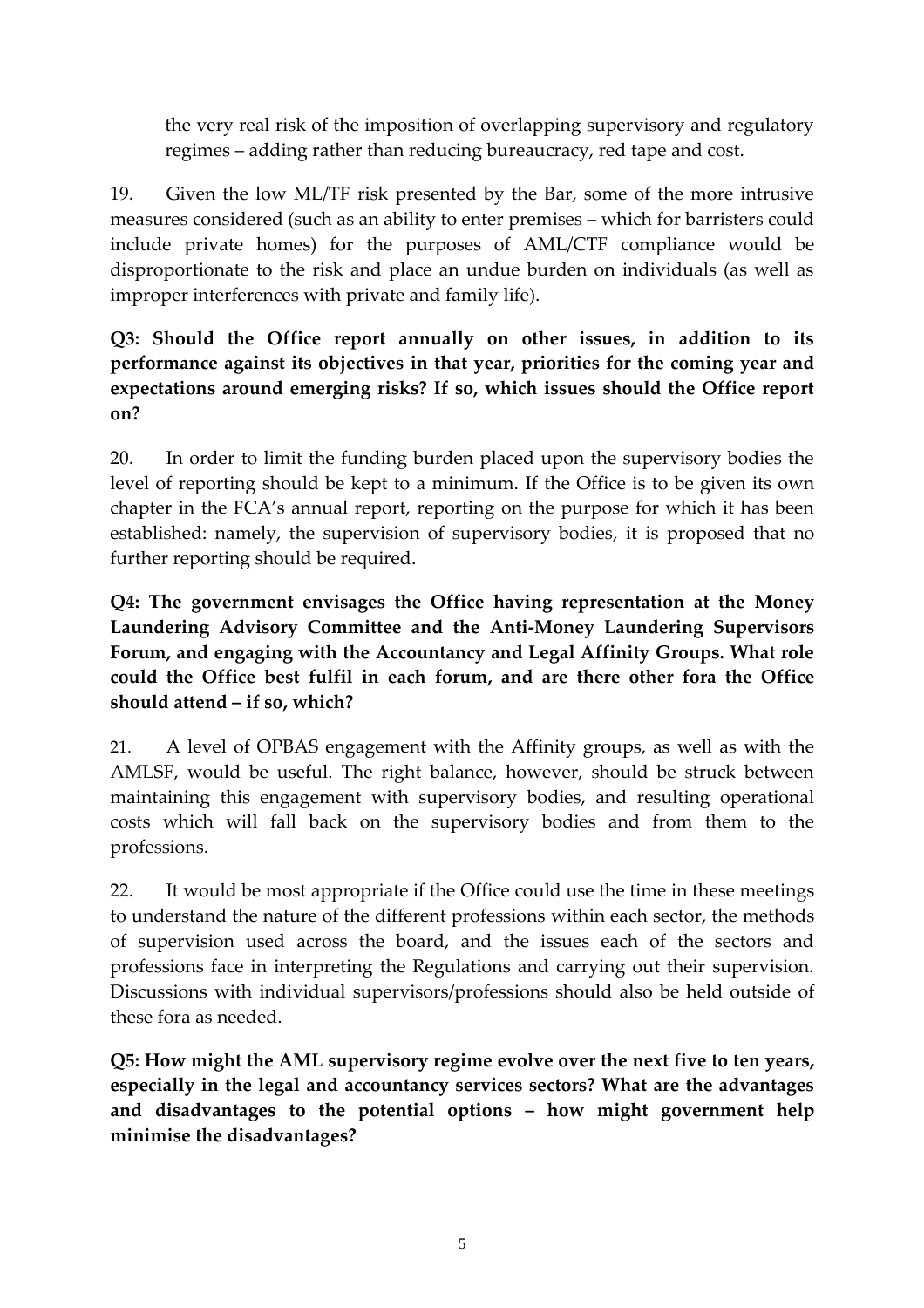23. The Bar Council hopes that the evolution of the AML supervisory regime will result in more accurate understanding across the board of the ML/TF risks in the legal and accountancy sectors, and accordingly that the oversight functions of OPBAS are carried out on a risk-based approach.

**Q6: Are there other issues you would like government to take into account as it considers increasing the oversight of AML supervision in the accountancy and legal sectors?**

#### Guidance

24. The Bar Council holds strong reservations as to the value of there being only one version of AML/CTF guidance for the entire legal-sector.

25. The reason for the Bar Council's reservation is that the nature of barristers' practice entails a different application of the AML/TF legislation from that of other legal professionals.

26. The majority of work carried out by barristers in private practice is advocacy, advisory or drafting based. It is related to disputes, rather than transactions. It is therefore outside the regulated sector and will rarely give rise to ML/TF risk.

27. A few barristers in some specialist fields are involved in non-contentious work that may involve a transaction (e.g. tax barristers and chancery barristers involved in advising on trust documentation), but they are generally instructed by other professionals (usually solicitors) who will deal with the lay client. That person will be better placed to deal with AML/CTF issues and should, by the time a barrister is instructed, have already addressed them.

28. In relation to such non-contentious work, the barrister will not be the person carrying out or executing the transaction on behalf of the ultimate client. The barrister is usually only instructed to advise on particular issues, and occasionally to assist in drafting work.

29. There are professional reasons for this. Barristers practising in England and Wales are prohibited from:

29.2 Undertaking the management, administration or general conduct of a client's affairs (Rule S25, BSB Handbook); or

29.3 Receiving, holding or handling client money apart from what the client pays the barrister for his or her services (Rule C73, BSB Handbook).

30. In its current guidance for solicitors on money laundering, the Law Society identifies a number of key risks or danger areas. In summary those are: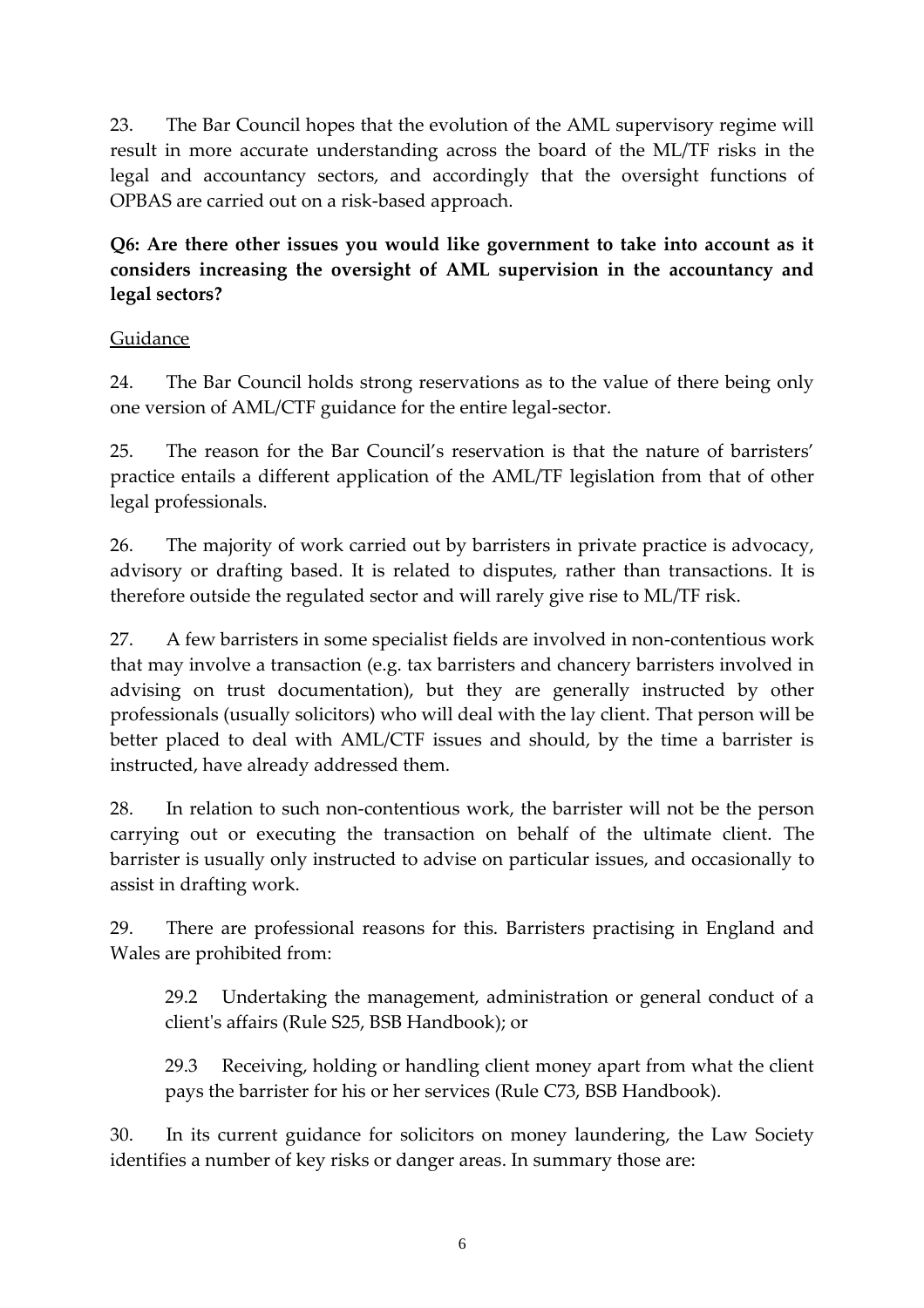30.2 Operating client accounts and handling or holding funds on behalf of clients;

30.3 Administration of estates;

30.4 Acting as a trustee;

30.5 Receiving money on behalf of a charity;

30.6 Acting as an attorney or deputy;

30.7 Conveyancing issues such as the receipt of funds from third parties or stamp duty avoidance; and

30.8 Forming a new company.

31. A barrister, whether acting for a professional client, a licensed access client or public access client, is prohibited by the rules of practice from doing any of these things. Such guidance would have no application to and thus no meaning for the Bar.

32. Barristers do not enter into a 'retainer' to carry out a transaction or multiple transactions, as other professionals might. They are not in a position to have the same sort of long term and close relationship with end clients as other legal professionals such as solicitors.

33. A barrister, acting on instructions directly from a lay client, may need to secure payment from a client to discharge a cost payable to a third party, for example for photocopying. The Bar's Code of Conduct permits this to be done through a third-party escrow service, and the Bar Council has put in place such a service through 'BARCO'. BARCO offers an escrow account facility, separately regulated by the FCA. It includes built-in anti-money laundering features such as background checks and software to upload identification documents.

34. Only a limited proportion of the Bar's professional activity falls within the scope of regulated business for independent legal professionals as defined by the Regulations. Of that which does the Bar's exposure to 'at risk' transactional work is limited in volume, scope and level of involvement. Accordingly its overall ML/TF risk-profile is very low.

35. The observations above relate primarily to barristers in private practice, and are made in that context. Barristers employed by organisations within or outside the 'regulated sector' may be in a different position, but that will depend on the nature of the organisation and the work they carry out for it. The majority of the comments above would apply with equal force to large numbers of employed barristers, for example those working for the CPS, the Government Legal Service, or litigation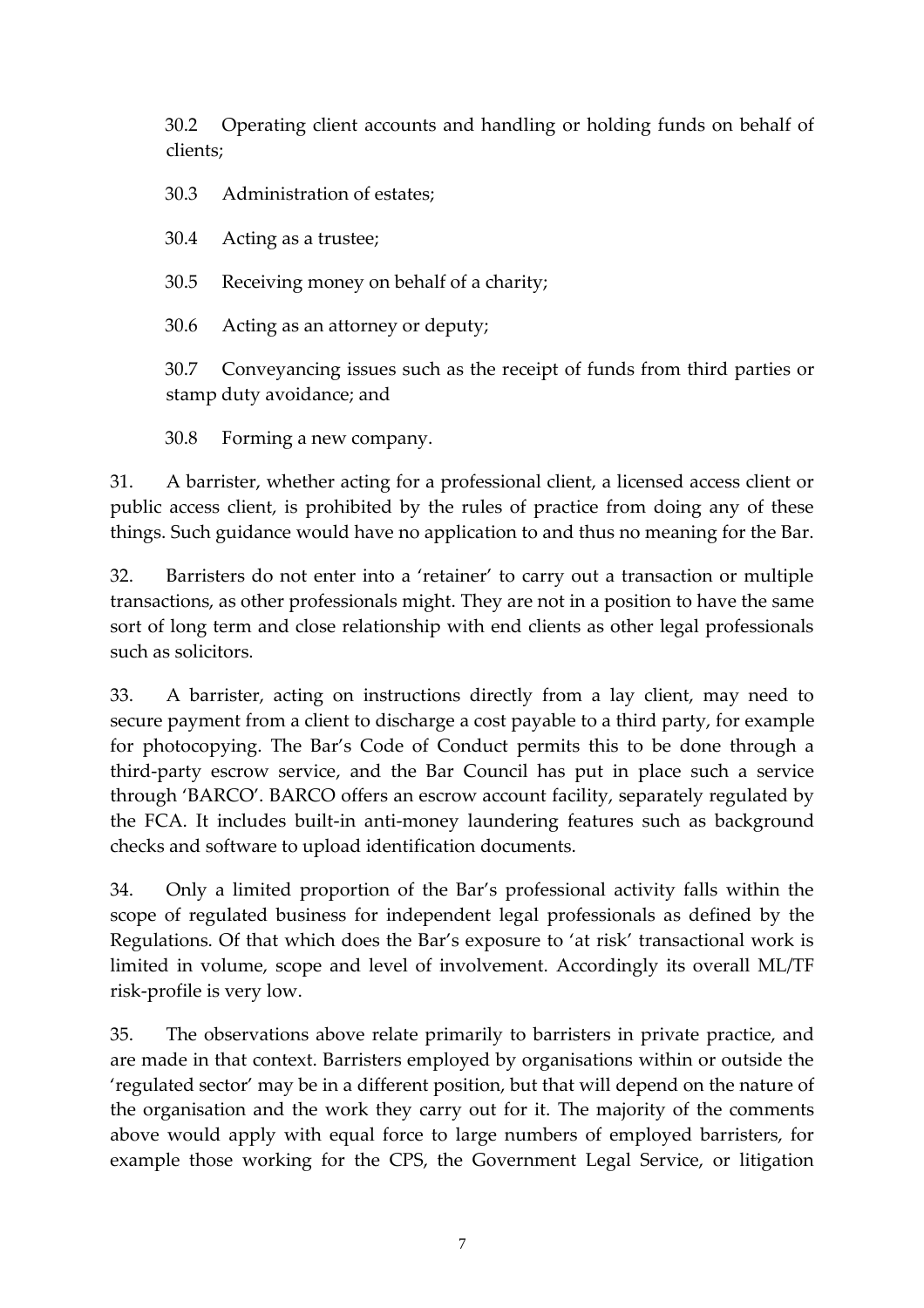departments of solicitors' firms. For others, such as those working in industry, the considerations may be different, but each situation would be fact specific.

36. The above demonstrates that the exposure of practising barristers to work that contains an element of ML/TF risks is limited: both as to the regularity of exposure and the level of risk. It is notably distinct from that of other persons practising in the legal sector. Profession-specific guidance is able to address that distinction. When prepared appropriately, it emphasises the practical impact of the AML/CTF legislation in a way which the particular supervisor knows, from its experience of regulating the profession, will have the greatest impact on working practices.

37. Unitary guidance would provide only generalised assistance. It could not properly provide risk-based guidance in relation to the risks presented to members of the Bar. Barristers could derive no assistance from guidance dealing with, for example, the risks of operating a client account, holding client funds or acting as a trustee. They are high-risk activities, but ones that a barrister is forbidden from undertaking for a client. Such guidance would not assist the profession in meeting its obligations or help to achieve the aims of the Regulations. It would be apt for confusion or omission.

38. The Bar Council therefore holds real concerns about the proposal that there should be universal legal-sector guidance, the practicalities of which would not and could not be targeted at the issues encountered in practice at the Bar. The public interest in proper AML/CTF measures being taken and proper supervision being carried out, requires there to be specific guidance that addresses the particular ML/TF risks faced by the Bar.

#### Cost

39. OPBAS will look to recover its operating costs from the supervisory bodies that it will oversee. Thus, the costs attributed to the BSB will in turn fall upon the members of the profession upon whom the extra layer of oversight has been imposed. In the case of the Bar this is particularly unfair given its limited engagement with the regulated sector and its almost uniquely low ML/TF risk profile. It is noted also that this will also be the case for supervisors/professions which are even smaller, such as the Faculty of Advocates in Scotland, and the Bar of Northern Ireland.

40. The FCA/OPBAS should be required to produce a costs recovery model that takes into account not just the scale of profession (whether by income or size) that is subject to supervision but also exposure and risk profile. It cannot be right that a relatively small profession such as the Bar, which presents a particularly circumscribed risk should bear a degree of costs that is not proportionate to that level of risk. Any deviance from this approach would fail to enshrine the essential risk